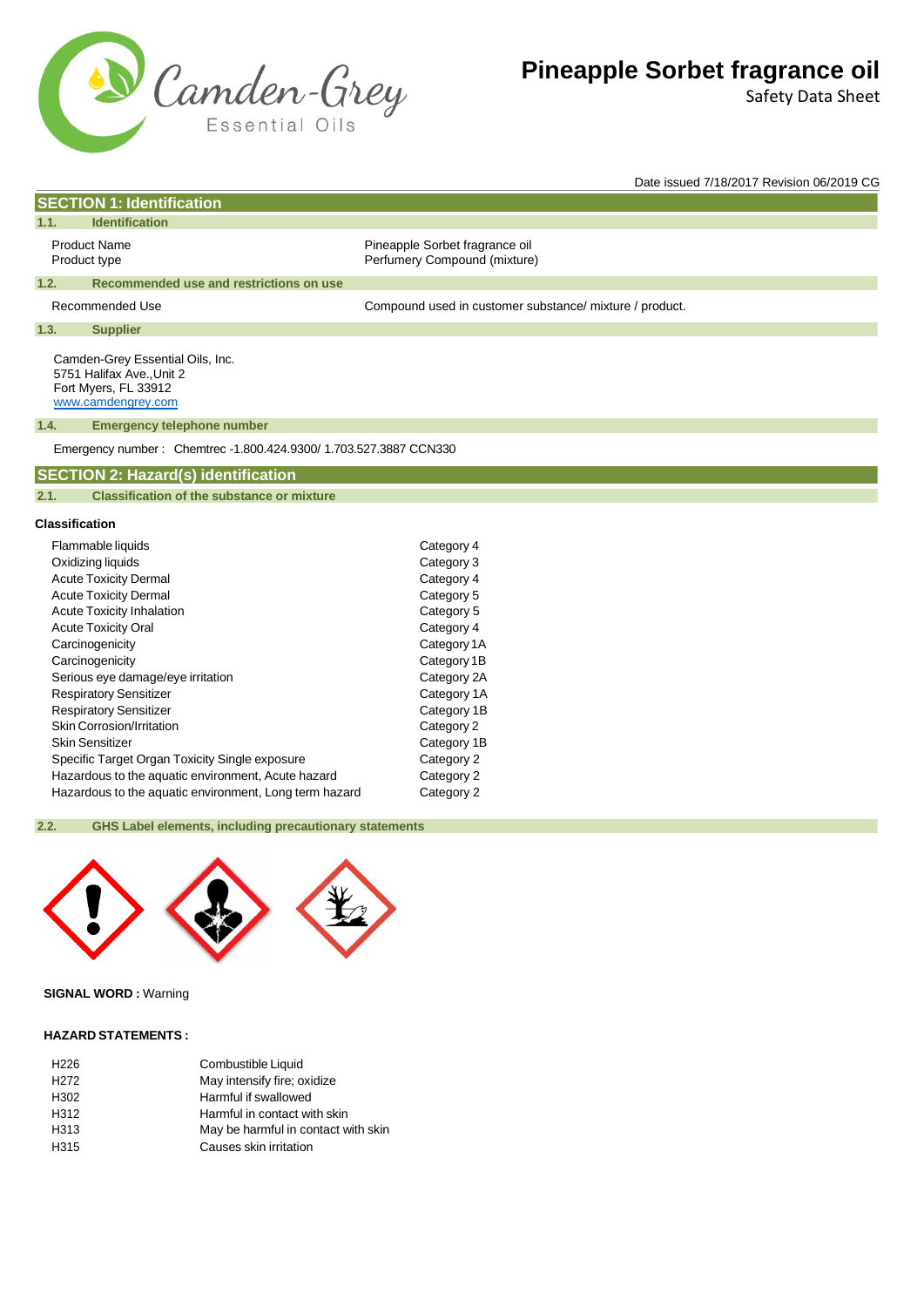

Safety Data Sheet

| H317           | May cause an allergic skin reaction                                                         |
|----------------|---------------------------------------------------------------------------------------------|
| H319           | Causes serious eye irritation                                                               |
| H333           | May be harmful if inhaled                                                                   |
| H334           | May cause allergy or asthma symptoms or breathing difficulties if inhaled.                  |
| H350           | May cause cancer.                                                                           |
| H371           | May cause damage to organ.                                                                  |
| H401           | Toxic to aquatic life.                                                                      |
| H411           | Toxic to aquatic life with long lasting effects                                             |
| H302+H312      | Harmful if swallowed. Harmful in contact with skin                                          |
| H302+H332      | Harmful if swallowed. Harmful if inhaled                                                    |
| H303+H313      | May be harmful if swallowed. May be harmful in contact with skin                            |
| H303+H333      | May be harmful if swallowed. May be harmful if inhaled                                      |
| H312+H332      | Harmful in contact with skin. Harmful if inhaled                                            |
| H313+H333      | May be harmful in contact with skin. May be harmful if inhaled                              |
| H315+H320      | Causes skin irritation. Causes eye irritation                                               |
| H302+H312+H332 | Harmful if swallowed. Harmful in contact with skin. Harmful if inhaled                      |
| H303+H313+H333 | May be harmful if swallowed. May be harmful in contact with skin. May be harmful if inhaled |

#### **PRECAUTIONARY STATEMENTS**:

| P101             | If medical advice is needed, have product container or label at hand.                            |
|------------------|--------------------------------------------------------------------------------------------------|
| P <sub>102</sub> | Keep out of reach of children.                                                                   |
| P <sub>103</sub> | Keep out of reach of children.                                                                   |
| P201             | Obtain special instructions before use.                                                          |
| P202             | Do not handle until all safety precautions have been read and understood.                        |
| P210             | Keep away from heat/sparks/open flames/hot surfaces - No smoking.                                |
| P220             | Keep/Store away from clothing/combustible materials.                                             |
| P221             | Take any precaution to avoid mixing with combustibles.                                           |
| P235             | Keep cool.                                                                                       |
| P260             | Do not breathe dust/fume/gas/mist/vapors/spray.                                                  |
| P261             | Avoid breathing dust/fume/gas/mist/vapors/spray.                                                 |
| P <sub>264</sub> | Wash hands thoroughly after handling.                                                            |
| P270             | Do not eat, drink or smoke when using this product.                                              |
| P272             | Contaminated work clothing should not be allowed out of the workplace.                           |
| P273             | Avoid release to the environment.                                                                |
| P280             | Wear protective gloves/protective clothing/eye protection/face protection.                       |
| P284             | Wear respiratory protection.                                                                     |
| P311             | Call a POISON CENTER or doctor/physician.                                                        |
| P312             | Call a POISON CENTER or doctor/physician if you feel unwell.                                     |
| P313             | Get medical advice/attention.                                                                    |
| P330             | Rinse mouth.                                                                                     |
| P338             | Remove contact lenses, if present and easy to do. Continue rinsing.                              |
| P340             | Remove victim to fresh air and keep at rest in a position comfortable for breathing.             |
| P342             | If experiencing respiratory symptoms:                                                            |
| P351             | Rinse cautiously with water for several minutes.                                                 |
| P352             | Wash with plenty of soap and water.                                                              |
| P362             | Take off contaminated clothing and wash before reuse.                                            |
| P364             | Wash it before reuse                                                                             |
| P391             | Collect spillage. Hazardous to the aquatic environment                                           |
| P403             | Store in a well-ventilated place.                                                                |
| P405             | Store locked up.                                                                                 |
| P301+P312        | IF SWALLOWED: call a POISON CENTER or doctor/physician IF you feel unwell.                       |
| P304+P312        | IF INHALED: Call a POISON CENTER or doctor/physician if you feel unwell.                         |
| P304+P340        | IF INHALED: Remove victim to fresh air and Keep at rest in a position comfortable for breathing. |
| P308+P313        | IF exposed or concerned: Get medical advice/attention.                                           |
| P308+311         | IF exposed or concerned: Call a POISON CENTER or doctor/physician.                               |
| P313+P337        | IF eye irritation persists: Get medical advice/attention.                                        |
| P332+P313        | IF SKIN irritation occurs: Get medical advice/attention.                                         |
| P333+P313        | IF SKIN irritation or rash occurs: Get medical advice/attention.                                 |
| P342+P311        | IF experiencing respiratory symptoms: call a POISON CENTER or doctor/physician.                  |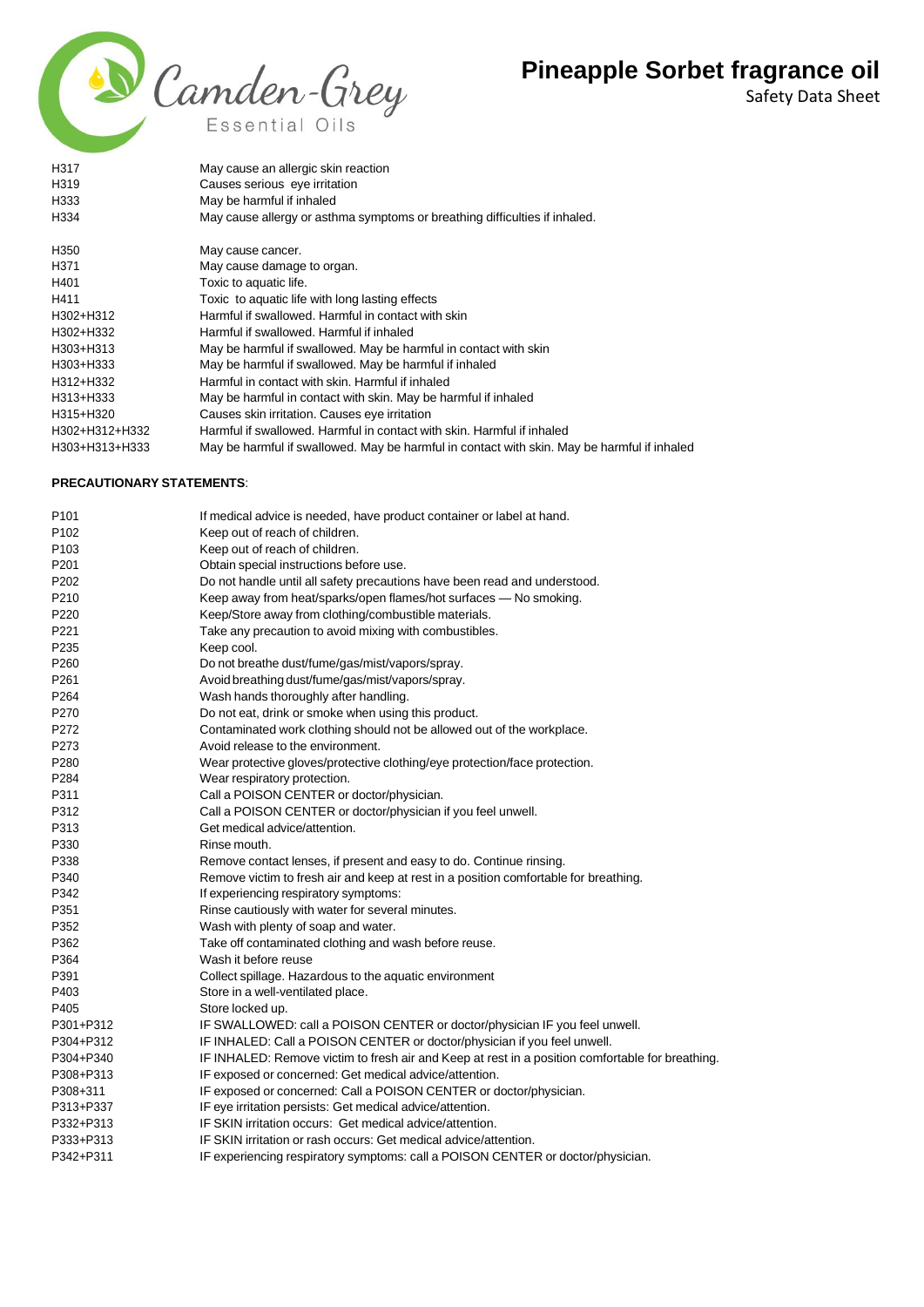Safety Data Sheet

Camden-Grey

P362+P364 Take off contaminated clothing and wash before reuse. P403+P235 Store in a well-ventilated place. Keep cool. P305+P351+P338 IF IN EYES: Rinse cautiously with water for several minutes. Remove contact lenses, if present and easy to do. Continue rinsing.

#### **SECTION 3: Composition/information on ingredients**

Essential Oi

| <b>Chemical Name</b>            | <b>CAS Number</b> | Weight %    |
|---------------------------------|-------------------|-------------|
| Benzyl benzoate                 | 120-51-4          | 20% to 100% |
| Ethyl Hexanoate                 | 123-66-0          | 5% to 10%   |
| Butanoic acid ethyl ester       | 105-54-4          | 5% to 10%   |
| Allyl cyclohexylpropionate      | 2705-87-5         | 1% to 2%    |
| 4-Hydroxy-3-methoxybenzaldehyde | 121-33-5          | 1% to 2%    |
| Propanoic acid ethyl ester      | 105-37-3          | 1% to 2%    |

\* Toxic chemical subject to the reporting requirements of section 313 of Title III and of 40 CFR 372.

#### **INGREDIENTS**:

The identity of the specific components of this mixture is proprietary information and is regarded to be a trade secret, in accordance with Paragraph 1910.1200 of Title 29 of the Code of Federal Regulations. Please refer to Section 2 for Health Hazard Identification based on the evaluation of the individual components.

| <b>SECTION 4: First-aid measures</b> |                                                                                                                                                                                                                                    |  |  |
|--------------------------------------|------------------------------------------------------------------------------------------------------------------------------------------------------------------------------------------------------------------------------------|--|--|
| 4.1.                                 | <b>Description of first aid measures</b>                                                                                                                                                                                           |  |  |
| Eyes                                 | Immediately flush eyes with water for at least 15 minutes. If irritation persists, seek medical attention.                                                                                                                         |  |  |
| <b>Skin</b>                          | Remove contaminated clothing. Wash affected areas with plenty of soap and water. If irritation develops, seek medical<br>attention.                                                                                                |  |  |
| Ingestion<br>Inhalation              | Rinse mouth with water and obtain medical advice<br>Remove from exposure to fresh air. If breathing has stopped or is difficult, administer artificial respiration and oxygen if<br>available. Seek medical attention immediately. |  |  |

**Notes to physicians or first aid providers**

In the event of a genuine medical emergency, additional information will be revealed to a qualified health professional.

### **SECTION 5: Fire-fighting measures**

**Suitable extinguishing media:** Carbon Dioxide, Dry Chemical, Foam, or other NON-Aqueous material.

**Unsuitable extinguishing media**: Do not use the direct water jet on burning material.

**Special hazards arising from the substance /mixture:** Empty containers retain product residue (liquid or vapor) and can be dangerous. They should be rinsed with water and disposed of properly. Soaked rags or paper may pose a spontaneous combustion hazard in unsealed trash receptacles.

**During firefighting:** Water may be ineffective

**Hazardous combustion products:** Carbon Dioxide, Carbon Monoxide and other unidentified organic compounds.

**Special protective equipment and precaution for fire fighters:** Treat as a chemical fire. Self-contained breathing apparatus and protective clothing should be worn when fighting fires involving chemicals.

**Advice for firefighters**: Further information: Standard Procedure for chemical fires.

### **SECTION 6: Accidental release measures**

#### **ACCIDENTAL RELEASE MEASURES:**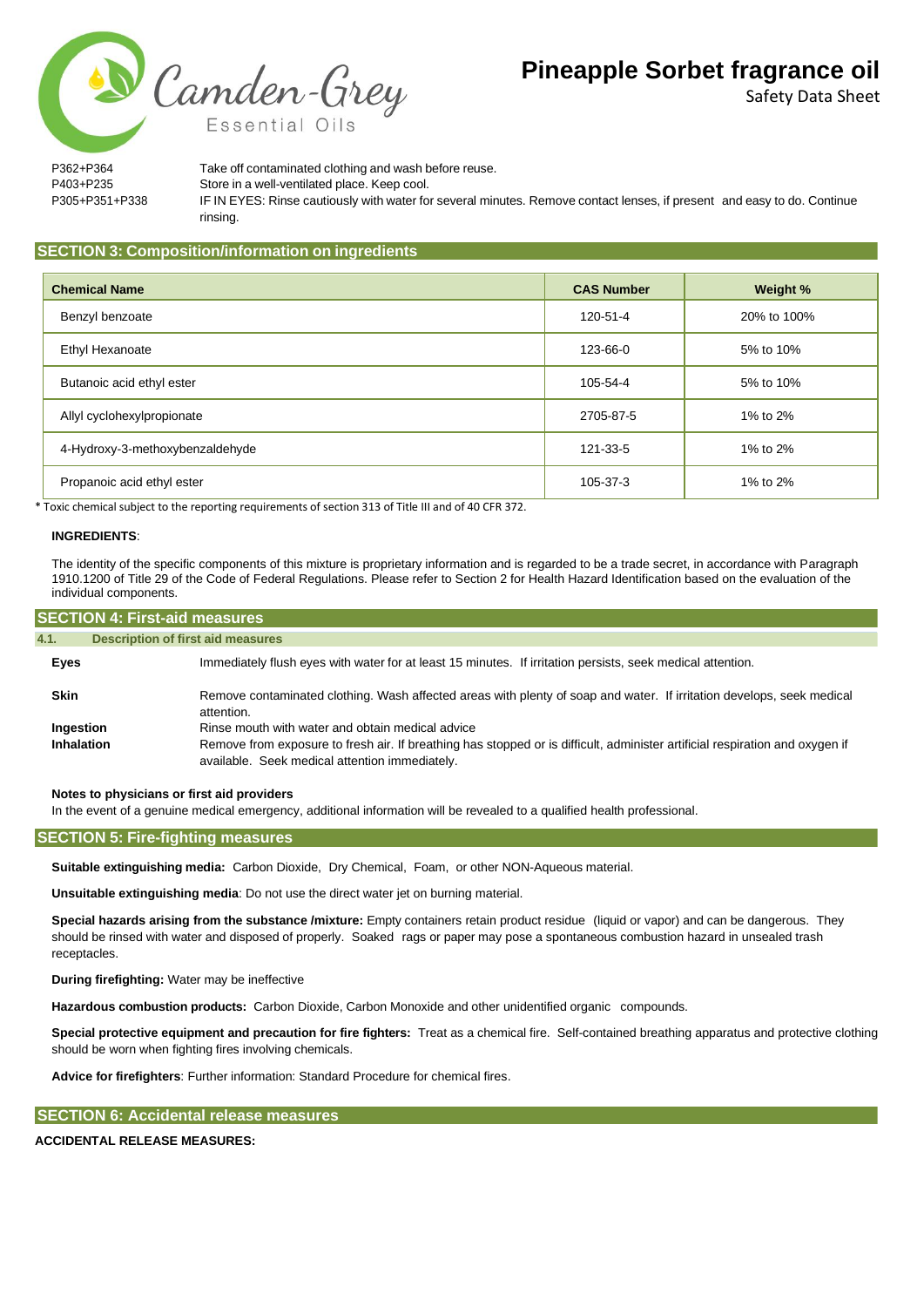

Safety Data Sheet

Eliminate all ignition sources. Ventilate Area. Contain spill and absorb spill onto inert material. Place material into a suitable container and dispose of in accordance with local regulations. DO NOT leave soaked rags or paper in unsealed receptacles as spontaneous combustion may sometimes occur under certain circumstances.

#### **ENVIRONMENTAL PRECAUTIONS**:

Keep away from drains, soil, surface and ground water.

#### **SECTION 7: Handling and storage**

#### **PRECAUTIONS FOR SAFE HANDLING**:

Apply good manufacturing and industrial hygiene practices with proper ventilation. Do not drink, eat or smoke while handling.

#### **HANDLING AND STORAGE**:

Use splash goggles or face shield when eye contact is possible. Respiratory protection is not generally required, if desired use NIOSH approved organic vapor respirator. Use chemical resistant gloves as needed to avoid prolonged or repeated contact. Store in a cool, dry, well ventilated area away from all sources of heat or flame.

#### **SECTION 8: Exposure controls/personal protection**

#### **PERSONAL PROTECTIVE EQUIPMENT**

**Respiratory protection:** If desired wear a NIOSH approved respirator. Avoid excessive inhalation of concentrated vapors. Apply local ventilation where appropriate.

**Eye protection:** Use tightly sealed splash goggles, face shield, or safety glasses with brow guards and side shields as may be appropriate.

Skin protection: Avoid skin contact. Use chemical resistant gloves as needed to avoid prolonged or repeated contact. Use of a rubber apron is recommended when handling large quantities of this material.

**Work/hygienic practices:** Good personal hygiene practices should be used. Wash hands after any contact, before breaks and meals, and at the end of the work period. Contaminated clothing and shoes should be cleaned before using again.

**Other use precautions:** None generally required.

**Comments:** This material is intended for manufacturing use only. Contaminated equipment should be cleaned with soap and water. Do not discharge wash water into lakes, streams, ponds, or public waters.

#### **SECTION 9: Physical and chemical properties**

**Hazardous Decomposition Products** None Known.

| 9.1.<br>Information on basic physical and chemical properties |                                                 |  |  |
|---------------------------------------------------------------|-------------------------------------------------|--|--|
| Color                                                         | Colorless to tint yellow                        |  |  |
| Odour                                                         | Fresh pineapple                                 |  |  |
| Appearance                                                    | Conforms to Standard                            |  |  |
| <b>Flash Point</b>                                            | $~125^{\circ}$ F<br><b>CLOSED CUP</b>           |  |  |
| <b>Flash Point Method</b>                                     |                                                 |  |  |
| <b>Auto-Ignition Temperature</b>                              | Not Determined                                  |  |  |
| <b>Boiling Point/Range</b>                                    | Not Determined                                  |  |  |
| <b>Melting Point</b>                                          | Not Determined                                  |  |  |
| Viscosity                                                     | Liquid                                          |  |  |
| <b>Vapour Pressure</b>                                        | Not Determined                                  |  |  |
| <b>Vapour Density</b>                                         | Not Determined                                  |  |  |
| <b>Solubility</b>                                             | Oil                                             |  |  |
| <b>Percent Voc</b>                                            |                                                 |  |  |
| <b>Specific Gravity</b>                                       | 1.0499                                          |  |  |
| <b>Evaporation Rate</b>                                       | Less Than 1                                     |  |  |
| Refractive Index @ 25c                                        | 1.5178                                          |  |  |
| <b>SECTION 10: Stability and reactivity</b>                   |                                                 |  |  |
| <b>Chemical Stability</b>                                     | Product is stable under normal storage and use. |  |  |
| <b>Possibility of Hazardous Reactions</b>                     | None Known.                                     |  |  |
| <b>Conditions to Avoid</b>                                    | Excessive heat, sparks or open flame.           |  |  |

**Materials to Avoid** Strong oxidizing agents or contamination with strong acids or alkalis.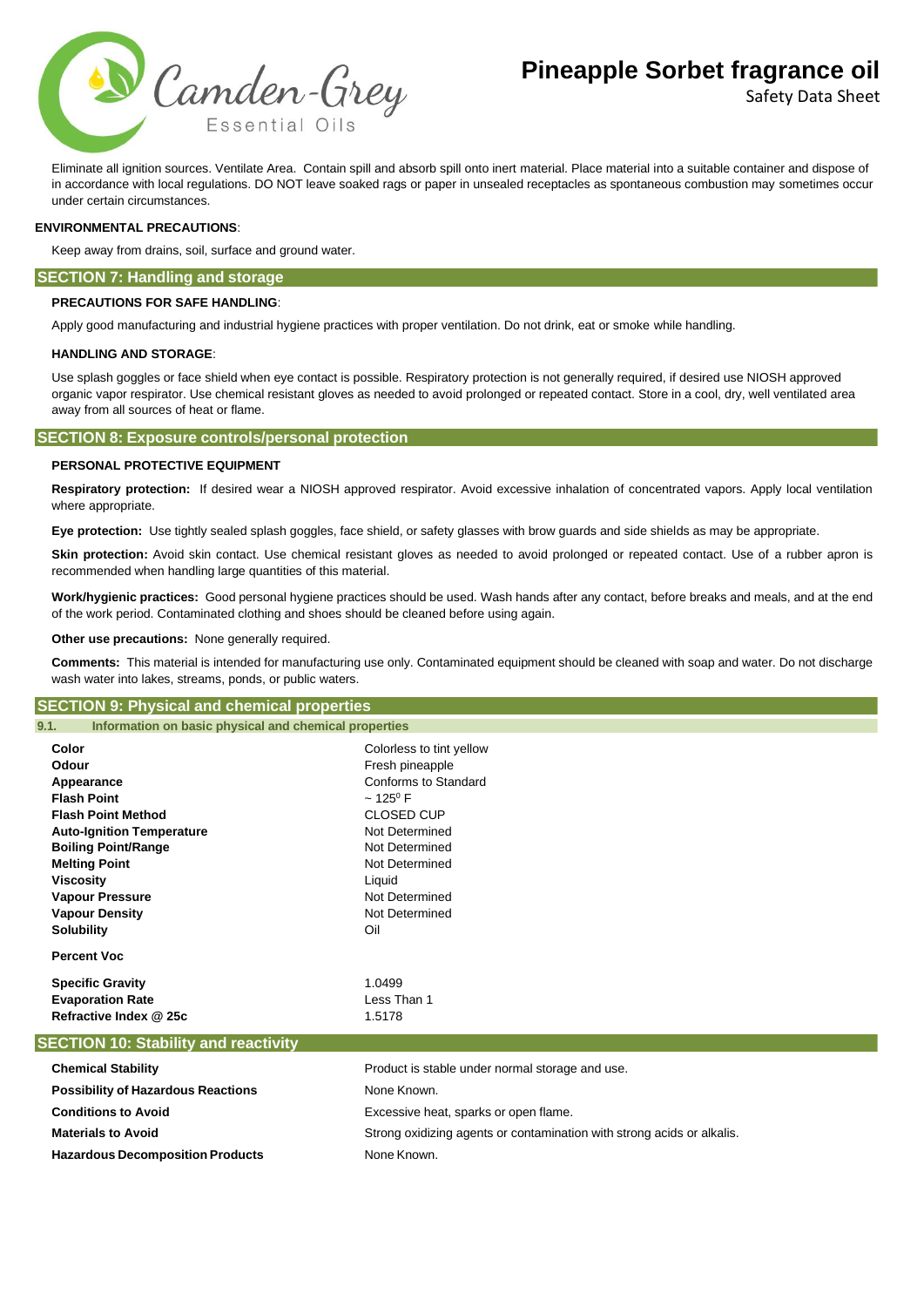

Safety Data Sheet

| <b>Reactivity</b>                             | None.                                                    |  |  |
|-----------------------------------------------|----------------------------------------------------------|--|--|
| <b>SECTION 11: Toxicological information</b>  |                                                          |  |  |
| Information on toxicological effects<br>11.1. |                                                          |  |  |
| <b>Acute Toxicity-Oral:</b>                   | (LD50: 2118.64) May be harmful if swallowed.             |  |  |
| <b>Acute Toxicity- Dermal:</b>                | (LD50: 4119.49) May be harmful in contact with skin.     |  |  |
| <b>Acute Toxicity-Inhalation:</b>             | (RAT) mg/L/4 hr (LC50: 72.69) May be harmful if inhaled. |  |  |
| <b>ACUTE EFFECTS</b>                          |                                                          |  |  |
| <b>Eye Contact:</b>                           | Causes serious eye irritation.                           |  |  |
| <b>Skin Irritation:</b>                       | Causes skin irritation                                   |  |  |
| <b>Skin Sensitization:</b>                    | May cause an allergic skin reaction.                     |  |  |
| <b>Respiratory Sensitization:</b>             | Not Classified-The classification criteria are not met.  |  |  |
| Target Organ:                                 | Single exposure: Not classified                          |  |  |
| <b>Germ Cell Mutagenicity:</b>                | Not classified.                                          |  |  |
| <b>Reproductive Toxicity:</b>                 | Not classified.                                          |  |  |
| <b>Aspiration Hazard:</b>                     | May be fatal if swallowed and enters airways.            |  |  |
| <b>SECTION 12: Ecological information</b>     |                                                          |  |  |
| <b>Acute Aquatic Toxicity</b>                 | Toxic to aquatic life.                                   |  |  |
| <b>Chronic Aquatic Toxicity</b>               | Toxic to aquatic life with long lasting effects.         |  |  |
| <b>Persistence and Degradability</b>          | No Data Available                                        |  |  |
| <b>Bio-Accumulative Potential</b>             | No Data Available                                        |  |  |
| <b>Mobility in Soil</b>                       | No data Available.                                       |  |  |
| <b>Other Adverse Effects</b>                  | No Data Available                                        |  |  |
| <b>Ecotoxicological Other Information</b>     | No Data Available                                        |  |  |

## **SECTION 13: Disposal considerations**

**13.1. Disposal methods**

Do not allow product to reach sewage systems. Dispose off in accordance with all local and national regulations. Send to a licensed waste management company. The product should not be allowed to enter drains, water courses or the soil. Do not contaminate ponds, waterways or ditches with chemical or used container.

## **SECTION 14: Transport information**

| <b>Regulator</b>                           |   | <b>Class Pack Group Sub Risk</b>  | UN-nr          |
|--------------------------------------------|---|-----------------------------------|----------------|
| U.S. DOT (Non-Bulk)                        |   | Not Regulated-Not Dangerous Goods |                |
| <b>Chemicals NOI</b>                       |   |                                   |                |
| <b>ADR/RID (International Road/Rail)</b>   |   |                                   |                |
| Environmentally Hazardous Substance,       | 9 | Ш                                 | <b>UN-3082</b> |
| Liquid, n.o.s.                             |   |                                   |                |
| <b>IATA (Air Cargo)</b>                    |   |                                   |                |
| <b>Environmentally Hazardous Substance</b> |   | Ш                                 | <b>UN-3082</b> |
| Liquid, n.o.s.                             |   |                                   |                |
| (Sea)<br><b>IMGD</b>                       |   |                                   |                |
| <b>Environmentally Hazardous Substance</b> | 9 | Ш                                 | <b>UN-3082</b> |
| Liquid, n.o.s.                             |   |                                   |                |

## **SECTION 15: Regulatory information**

## **US FEDERAL REGULATIONS**

**TSCA (USA TOXIC SUBSTANCE CONTROL ACT):**